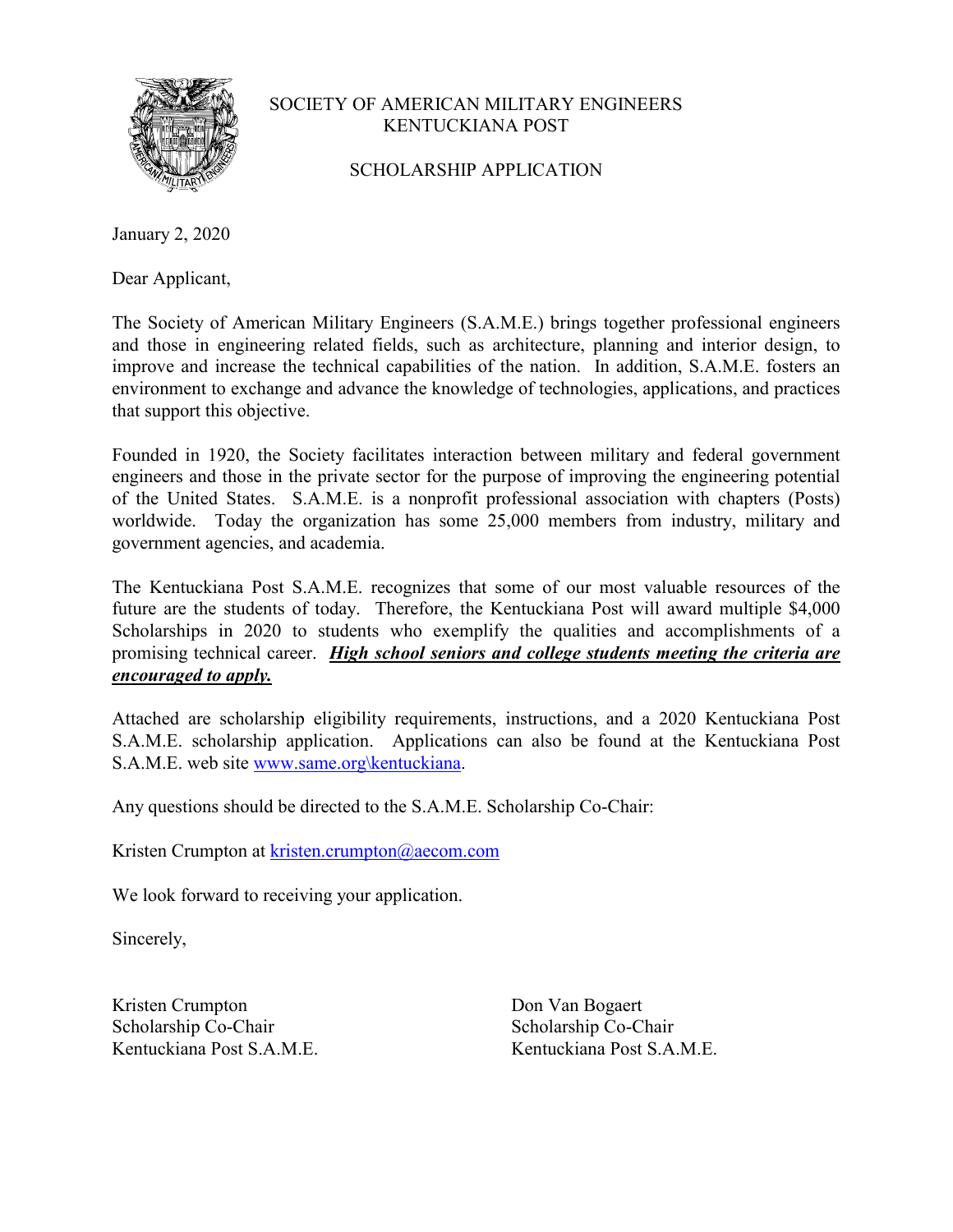

# 2020 SCHOLARSHIP APPLICATION

# **Eligibility:**

The applicant must meet all of the following criterion:

- 1. Applicant must be affiliated with the Kentuckiana Post S.A.M.E. in one of the following ways:
	- Current student member of the Kentuckiana Post S.A.M.E.
	- Dependent of Kentuckiana Post S.A.M.E. member
	- Employee or dependent of an employee of a Kentuckiana Post sustaining member firm
	- Employee or dependent of an employee of the Louisville District, Corps of Engineers
	- Student enrolled in a ROTC program or a US Military Academy, whose permanent home address is within the Kentuckiana Post geographic boundary (Kentucky and Indiana)
	- Active military personnel, or their dependents, assigned to a military installation within the Kentuckiana Post geographic boundary (Kentucky and Indiana).
	- Reserve members, or their dependents, whose primary residence is within the Kentuckiana Post geographic boundary (Kentucky and Indiana).
- 2. Applicant must be accepted in an ABET accredited engineering degree program or a National Architectural Accrediting Board (NAAB) – accredited architecture program, PAB accredited planning program or CIDA - accredited interior design program. Undergraduates of *engineering technology* degree programs are not eligible.
- 3. Applicant must have, at a minimum, two full college semesters/terms remaining after May 2020 before you expect to receive your engineering degree.
- 4. Applicant must be a United States citizen.

*Please note: Applicants who have received a total of two (2) KP-SAME Scholarships in the past, whether in consecutive years or non-consecutive years, are not eligible.*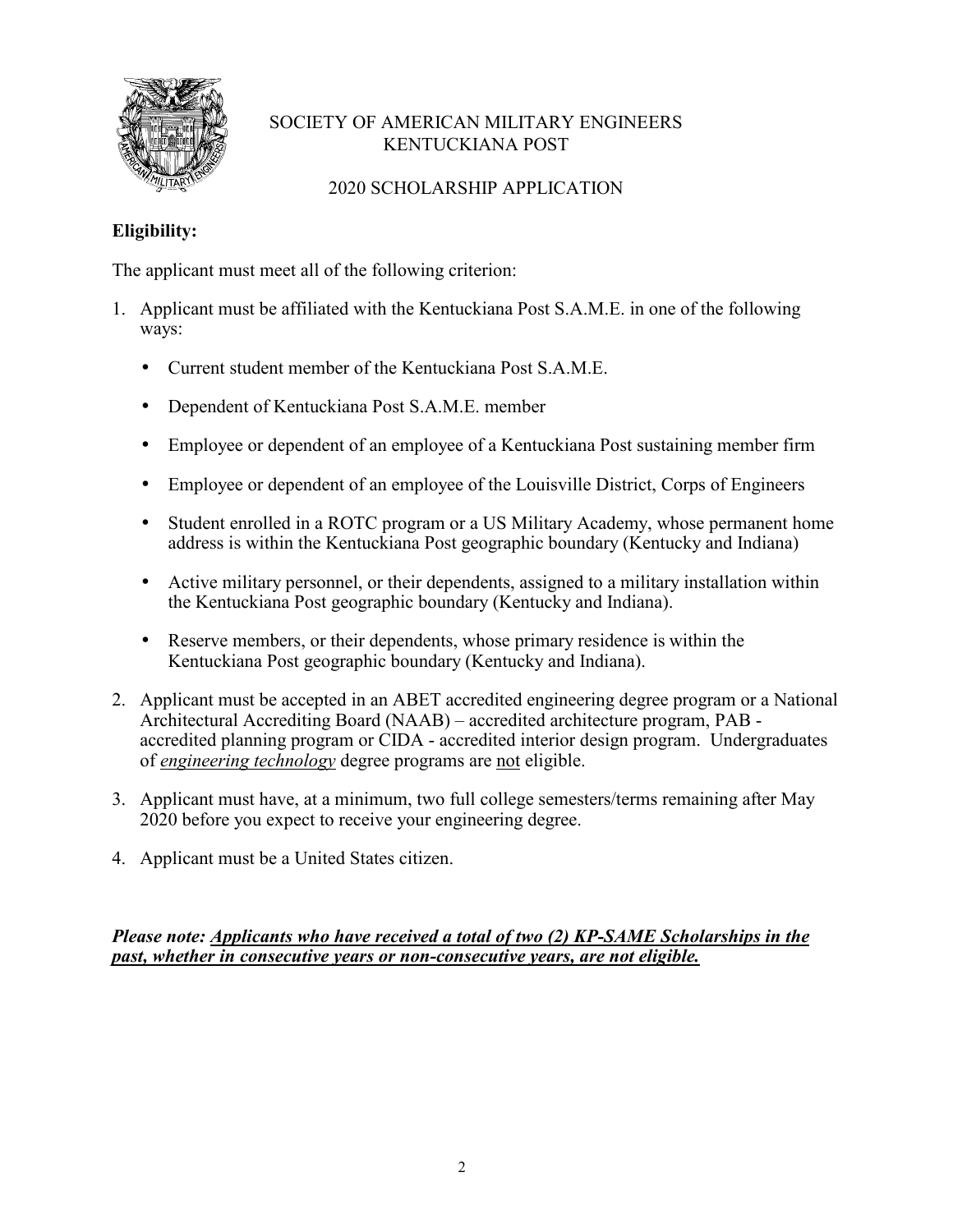

### 2020 SCHOLARSHIP APPLICATION

#### **Instructions:**

1. Fill out your scholarship application in full. Accurate information is essential.

Must be typewritten.

Last name and date must be on each page of the application, including the essay.

Do not fold or staple the application. Use letter size mailing envelope.

- 2. Read and affix signatures to the required Privacy Act Portion of the application.
- 3. Return your scholarship application to the address below. Applications must be postmarked or received via email (PDF file) on or before March 9, 2020.

 Kristen Crumpton, SAME Scholarship Co-Chair c/o AECOM 500 W. Jefferson St. Suite 1600 Louisville, KY 40202 kristen.crumpton@aecom.com

- 4. The recipients of the scholarship will receive a check in the amount of \$2,000 for each of the next two terms/semesters upon verification of the recipient's enrollment in ABET accredited engineering degree program or a National Architectural Accrediting Board (NAAB) – accredited architecture program, PAB - accredited planning program or CIDA - accredited interior design program for that term/semester.
- 5. The recipients of the scholarship are required to become "Student Members" of SAME, if not already registered as a member. There is no financial cost to join. Please visit the following web link to learn more about becoming a Student Member of SAME. https://www.same.org/Get-Connected/Be-a-Member/Profile-Update/Student-Membership
- 6. The recipients of the scholarship will be added to the Kentuckiana Post SAME mailing list and will receive Post programming announcements. In addition, the Post will publish bios for each recipient in the newsletter and in the Post Small Business Conference publications and sponsor recipients to attend the Post SBC in January of the first year following award of a scholarship where the recipients will be formally recognized; will provide list of firms that offer Co-op's and Internships to scholarship recipients.
- 7. The recipients of the scholarship are required to attend the presentation ceremony in Louisville, KY, scheduled for **May 19, 2020** at 11:30 a.m. The lunch will be held at the University Club, on the University of Louisville campus. Extenuating circumstances which prevent a recipient from attending will be considered, but a written request must be received prior to the ceremony by the person listed in line "3." above and a proxy needs to be assigned to accept the award.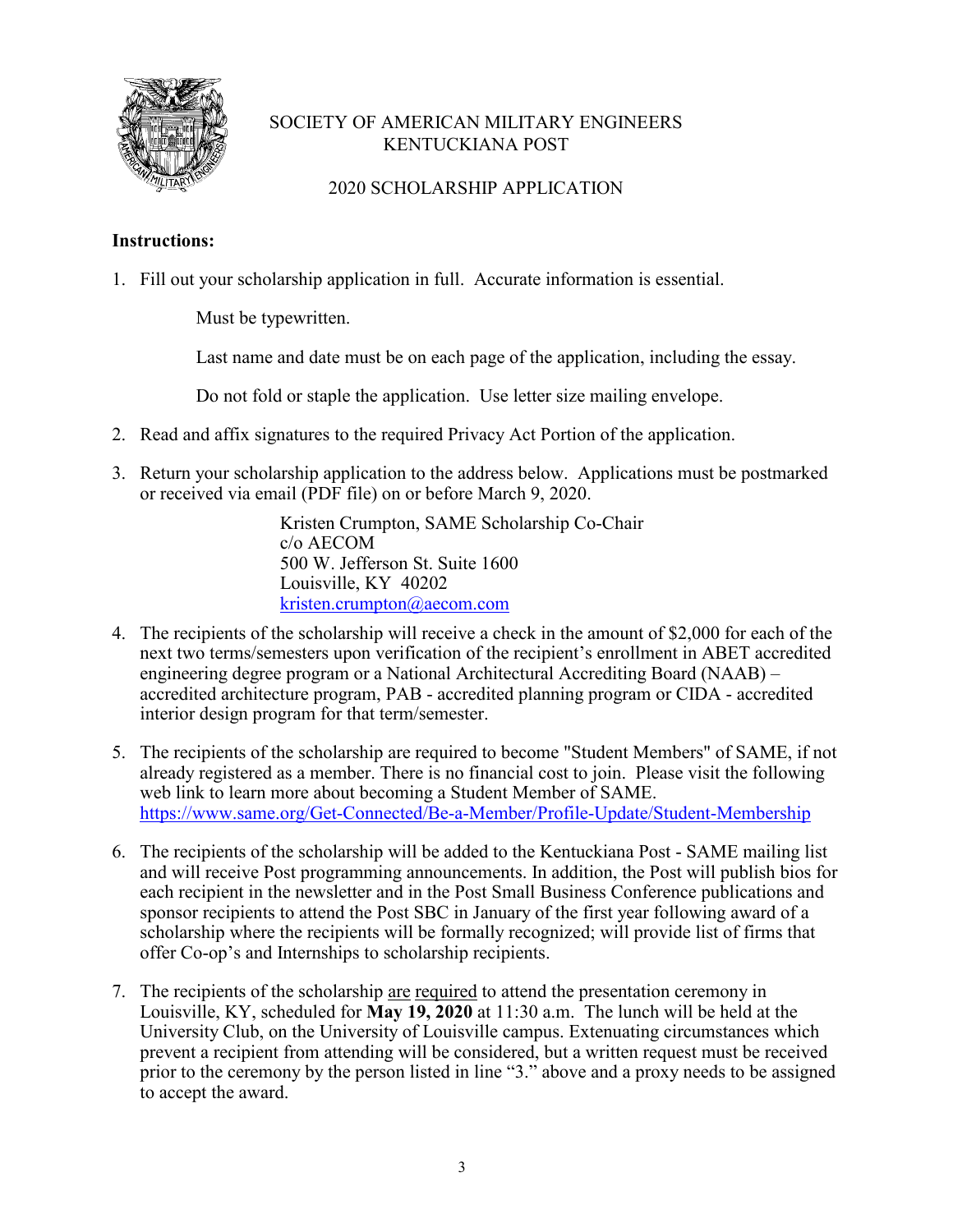

# 2020 SCHOLARSHIP APPLICATION

### **Application:**

- 1. I hereby submit an application for a Kentuckiana Post Scholarship.
- 2. General Information
	- a. Name:
	- b. Address:
	- c. Phone:
	- d. Email address:
	- e. High school or college now attending:
	- f. Grade Level:
	- g. Cumulative GPA and applicable scale (3.2 on a 4.0 scale, e.g.):
	- h. Date you received or expect to receive an undergraduate degree:
	- i. Date you expect to receive a graduate degree, if you intend to pursue:
	- j. Permanent address and phone number if different than above: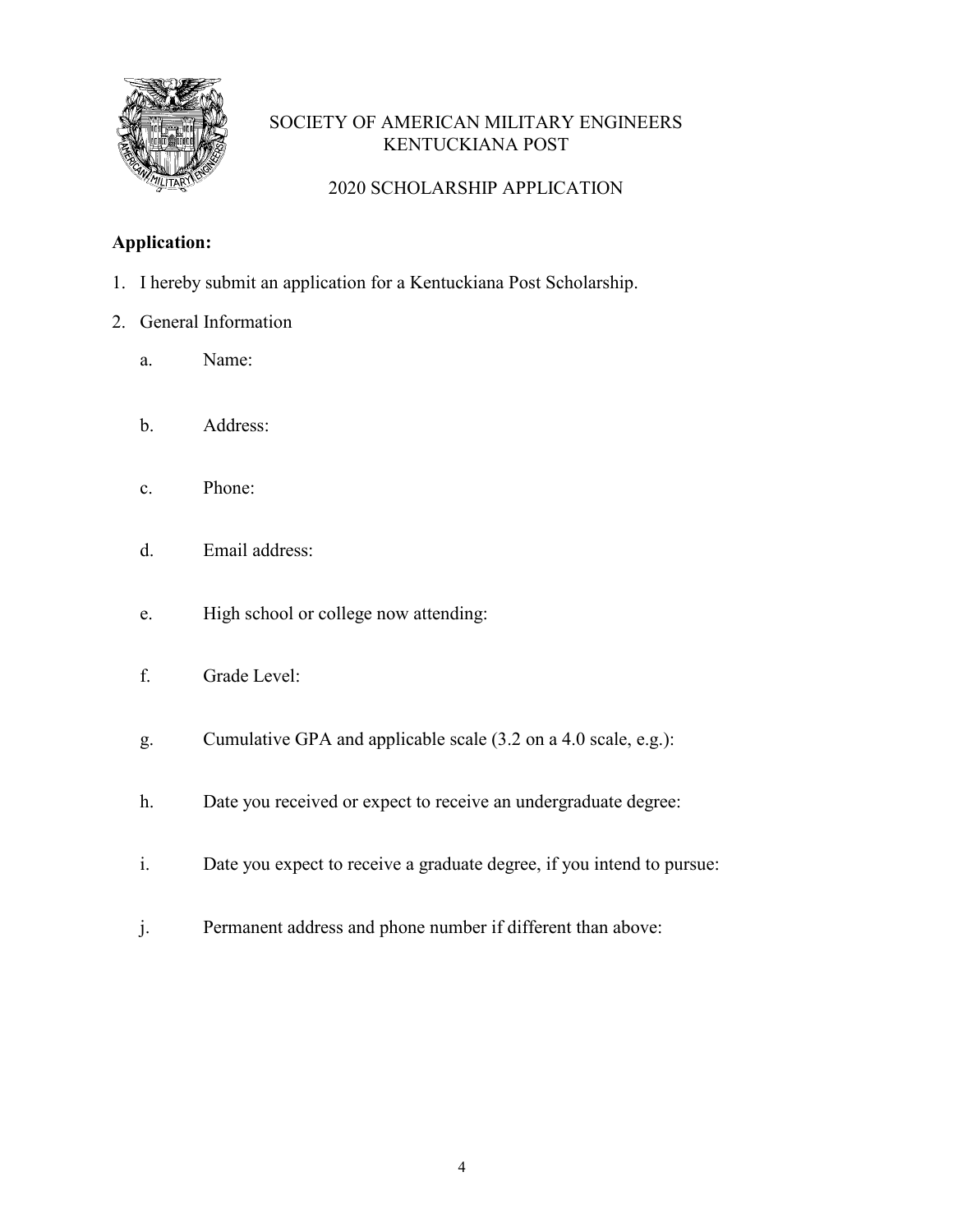

### 2020 SCHOLARSHIP APPLICATION

- 3. Verify Eligibility
	- \_\_ Current student member of the Kentuckiana Post S.A.M.E. (contact Lisa Wilson, lisa.wilson@terracon.com if you don't know your student member number). Member No.:
	- Dependent of Kentuckiana Post S.A.M.E. member. Member Name: Member No.:
	- \_\_ Employee or dependent of an employee of a Kentuckiana Post sustaining member firm. Firm Name: Employee Name (if dependent):
	- Employee or dependent of an employee of the Louisville District, Corps of Engineers.

Employee Name (if dependent):

- Student enrolled in a ROTC program or a US Military Academy, whose permanent home address is within the Kentuckiana Post geographic boundary (Kentucky and Indiana). If ROTC, Advisor's Name/phone number:
- \_\_ Military personnel, or their dependents, assigned to a military installation within the Kentuckiana Post geographic boundary (Kentucky and Indiana). Military Personnel Name (if dependent): Military Installation:
- 4. List names of ABET accredited engineering, NAAB accredited, PAB accredited or CIDA accredited colleges or universities to which you have applied or been accepted, and the one which you are currently attending. If a high school student, also list the name of high school you are attending and the college or university you plan to attend.
- 5. Intended or current major course of study.
- 6. If applicable, indicate the year(s) for which you have previously applied for a Kentuckiana Post S.A.M.E scholarship.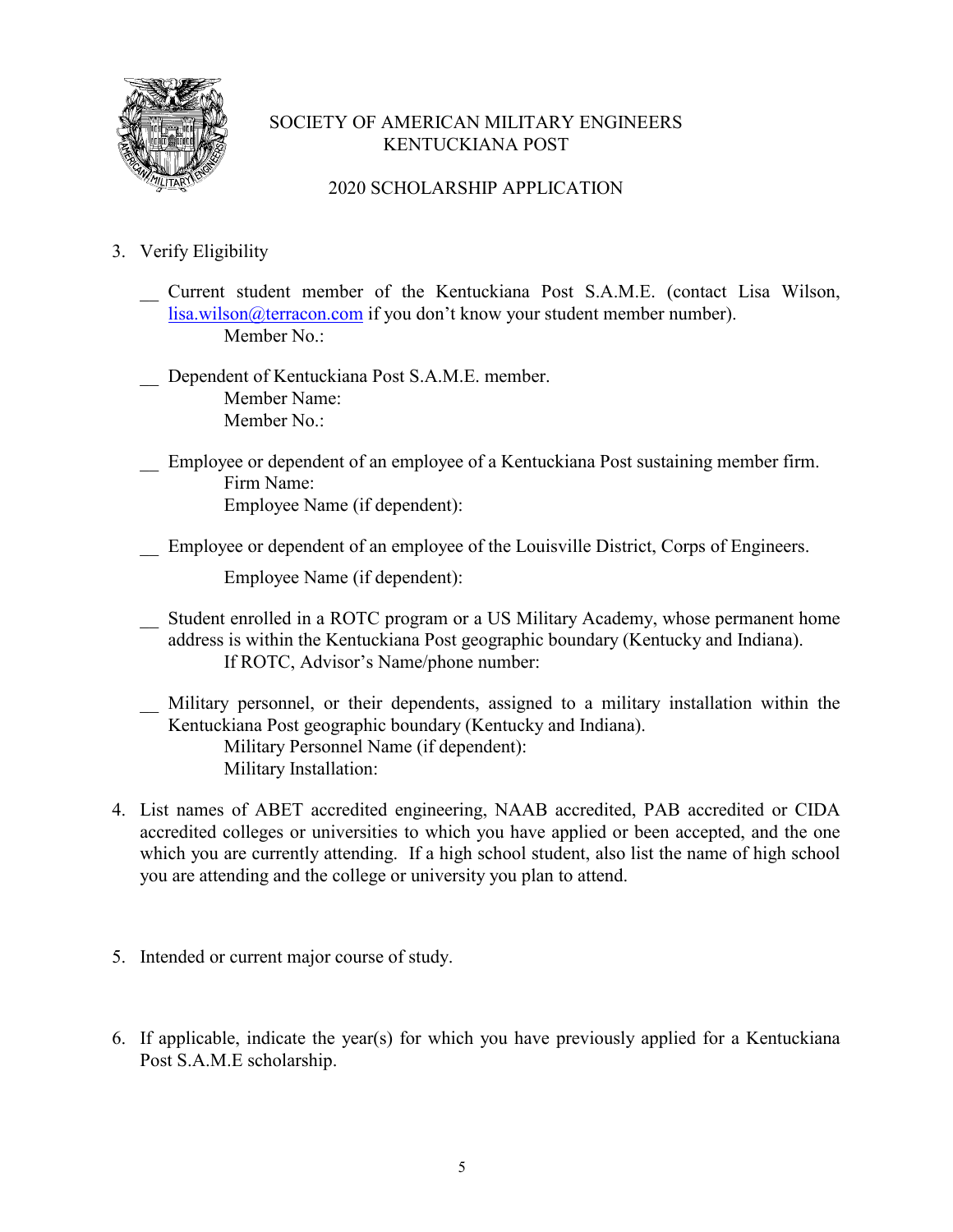

#### 2020 SCHOLARSHIP APPLICATION

- 7. List and describe engineering or engineering related (such as architecture, planning and interior design) extracurricular activities in which you have participated, including dates (month and year) involved and positions or offices held. Provide detail of activities and responsibilities of positions or offices held. Use a separate sheet if necessary.
- 8. List and describe any volunteer and non-engineering activities in which you have participated, including dates (month and year) of any activities. Consider clubs, sports and other extracurricular activities. Provide details of activities you performed. Use a separate sheet if necessary.

9. List and describe any honors and awards you have earned, including dates (month and year). Consider both school and non-school related.

10. If a member of a ROTC detachment or enrolled in a US Military Academy, list chain of command position, awards and military science courses completed, including dates (month and year) of any awards and courses. Please designate whether information is related to ROTC or a US Military Academy.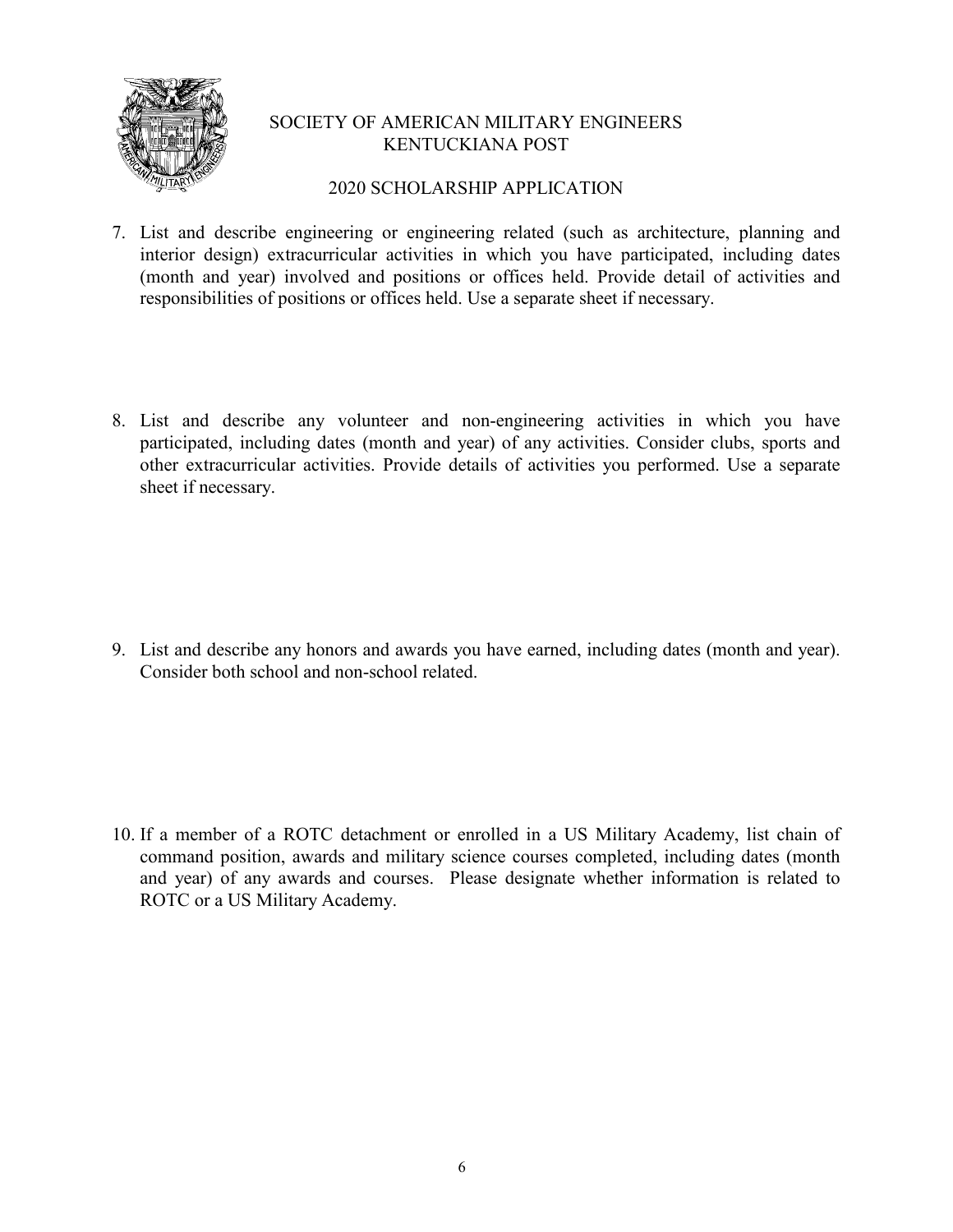

2020 SCHOLARSHIP APPLICATION

- 11. List any employment, including dates (month and year) of employment, and give a brief description of your duties.
- 12. *Essay Question*: *What role do you see professional organizations, such as SAME, playing in the continuing development of the careers for professionals engaged in supporting National security initiatives, sustainment of critical infrastructure and the environment?*

Essay shall be 400 - 500 words on a separate sheet of paper and typed, single-spaced.

- 13. List the names of two (2) people you have asked to submit statements of character and potential on your behalf. These statements are to be mailed directly to the point of contact listed in Instructions, Item 3 by the recommending party and not included in this application. Be sure they are aware of the March 9, 2020 postmark deadline. You may not use relatives and may include **only one reference** from your academic institution (teacher, coach, guidance counselor, etc.). Points will be deducted for missing and/or late character references.
- 14. Attach an official copy of your college transcript to this application, or you may have it mailed directly from the institution to the point of contact listed in Instructions, Item 3. If you are a high school student or first year college student, submit transcripts for high school and college course work completed to date. *Unofficial transcripts can be included with your scholarship application; however, an official transcript must be postmarked or sent securely via electronic means, on or before the March 9, 2020 deadline, to the point of contacted listed in Instructions, Item 3.*